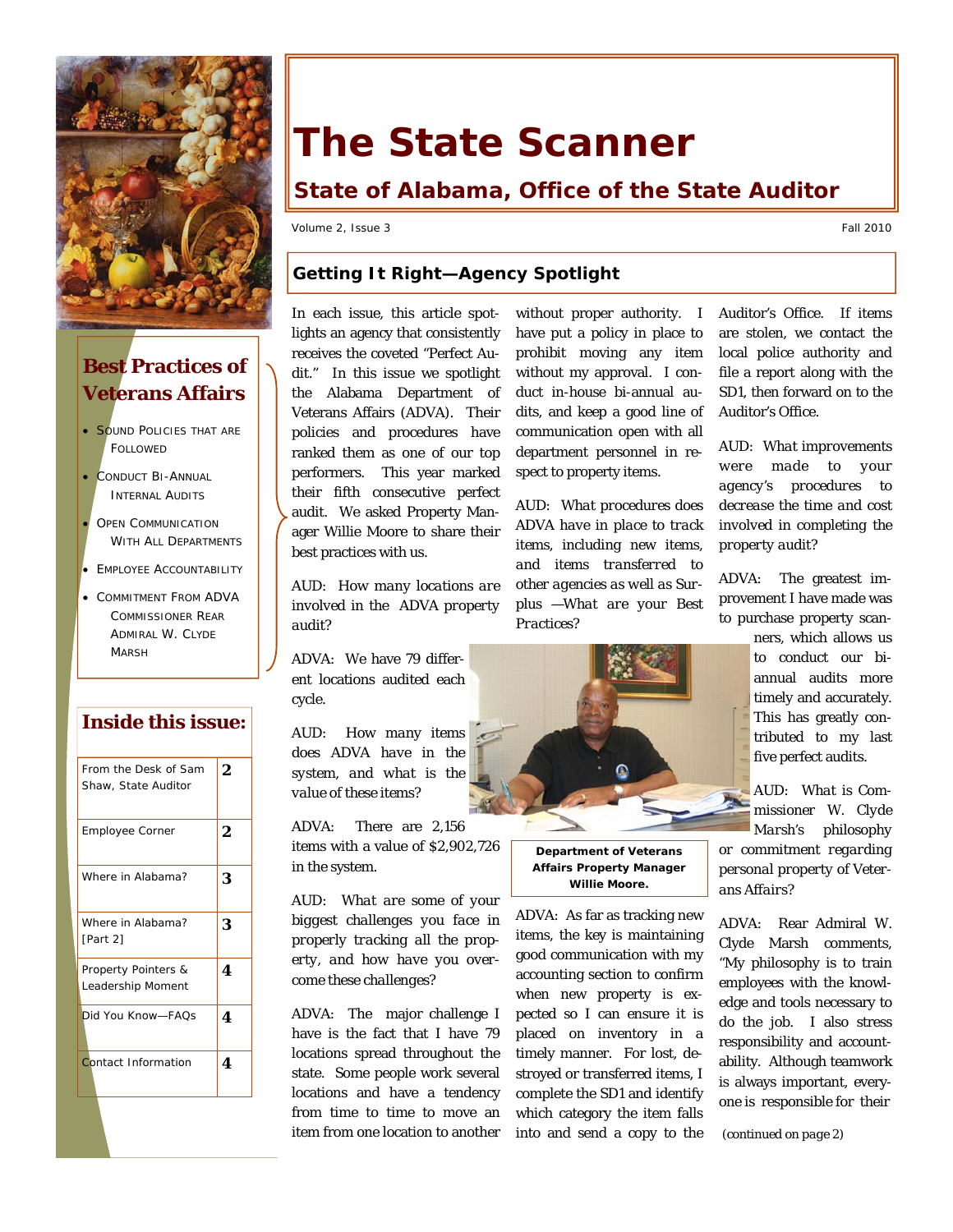#### The State Scanner **Page 2** and the State Scanner Page 2



**Samantha "Sam" Shaw, State Auditor** 

*Property managers and agency directors play a vital role in asset management.* 

#### **From the Desk of Sam Shaw, State Auditor**

With the holiday season rapidly approaching, let us pause and celebrate the blessings we have received this year at Thanksgiving. We often get caught up in the hustle and bustle of Christmas without stopping to celebrate this joyous occasion with family and friends.

That being said, we have made great strides within the Office of State Auditor the past few years, starting with a couple of my predecessors. They laid the groundwork in getting the asset management database operational and in getting agencies bar-coded. I am very grateful for that. We have tweaked the process with improvements and policy changes. These changes have paved the way for agencies' ability to receive perfect audits. Property managers and agency directors/commissioners have played a vital role in this process. Without their dedication and commitment, we would not have the success we have had in asset management. We will continue to strive toward 100% perfect audits and toward 100% of agencies bar-coded.

My focus is still the same as it was when I took office almost four years ago—raise awareness and accountability in asset management. My promise to the various property managers across State agencies, and to the taxpayer, is that I will continue to push for high accountability in asset management of State-owned personal property. You deserve nothing less, and you have my word on it!

Wishing you a very happy holiday season and many blessings as we usher in 2011 in the coming weeks. *Sam Shaw, State Auditor*

#### **Getting It Right** *(continued from page 1)*

piece of the puzzle when it comes to providing services to veterans regarding information, counseling, and assistance. ADVA employees are also responsible and accountable for the security, operation, and safekeeping of the equipment or professional tools they use. The bottom line is to treat veterans and others the way you would want to be treated and to take care of ADVA equipment

as you would your own."

*AUD: What advice can you give agencies that have problems with tracking all personal property and inputting new items in a timely manner?* 

ADVA: Stress to your agency heads the awesome responsibility you have as property manager for the agency and point out you can be cited by the Auditor's Office and the Examiners of Public Accounts for non-compliance or failure to input items into the system.

*Thanks Veterans Affairs for a job well done! Keep up the good work.* 

#### **Employee Corner—Green Fleet News**

This article was submitted by Searcy Rushing, who is the State Equipment Management Coordinator designee.



**Think Green!** 

"I want to express my thanks to Patty Toney and Karen Barron from the State Auditor's Office for their assistance and support to my staff and the Base Line Inventory Working Group in development, distribution, and gathering

of data for the Initial Inventory and Analysis Report required by the recently passed Green Fleet Act 2009-650. It is essential for each agency to return your completed report back to Patty as soon as possible. This is a very important report and is required to be completed by every State Agency, Board and Commission. Please ensure that each field has complete and accurate data. Failure to return the required data by your agency could have a major impact on whether your agency is allowed to purchase vehicles in the future and/or what type of vehicles will be authorized for your agency. In addition, the new law requires that copies of all reports will be forwarded to the Green Fleet Review Committee for their review and they will present their findings to the Permanent Joint Legislative Committee on Energy Policy."

For assistance or questions, please contact Patty Toney at 334-242-7036 or Patty.Toney@auditor.alabama.gov.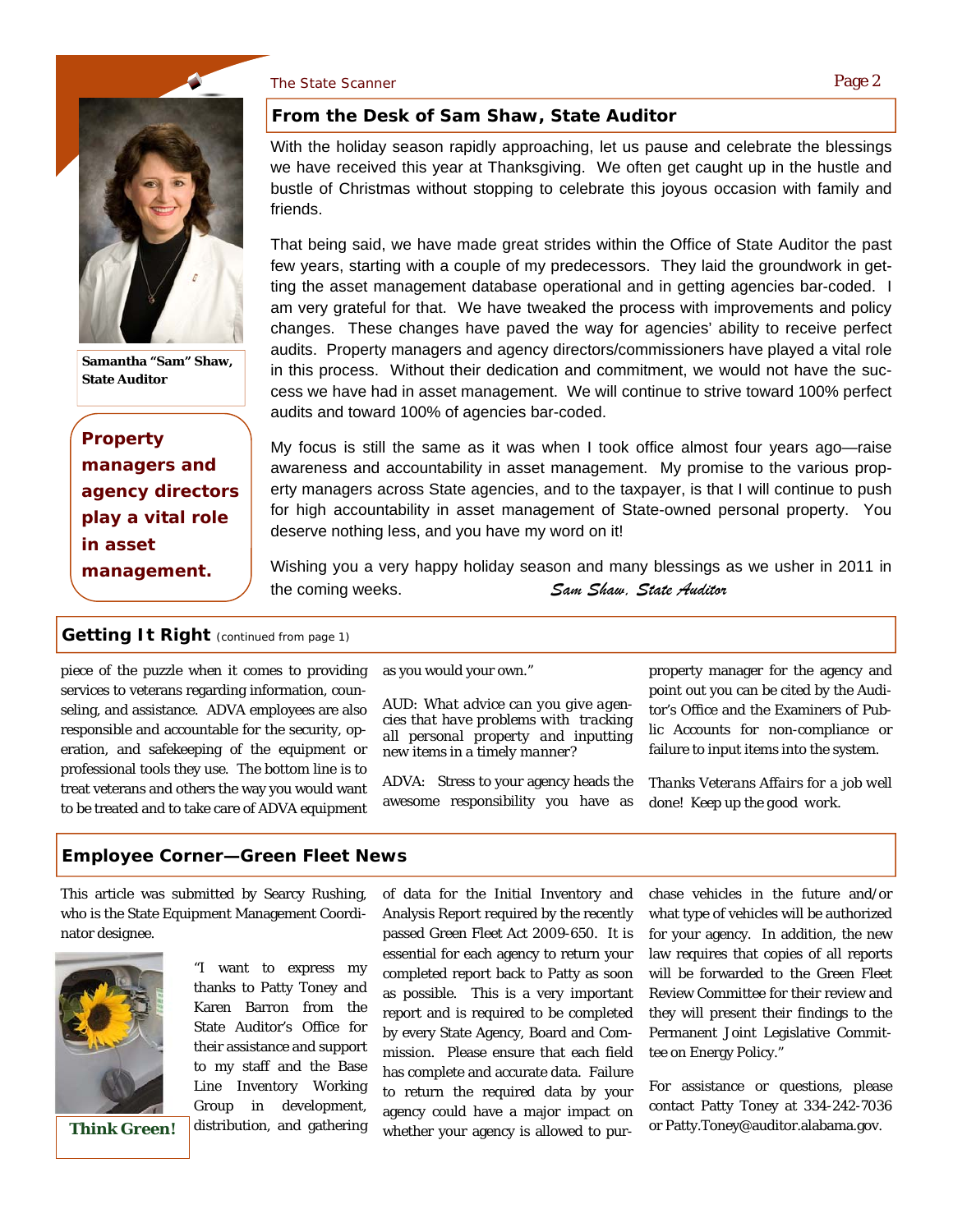#### **Where in Alabama . . . ?**

...has the State Auditor's Office been lately? They have been traveling up and down Alabama's highways and byways with the Alabama Historical Commission (AHC). If you are a history buff, like a couple of our State Audit Inventory Officers, there are many interesting places and things to see around this great State of ours.

Property Inventory Officer Gail Marchant states, "Over 75% of our inventory is historic objects. They are the artifacts that make up the permanent collections at our historic sites. Many of the antiques are over 100 years old. In order to adapt to an inventory system based on costs, we provide approximate values for these objects." Because of the historical nature of the items, the AHC maintains an inventory of items less than \$500 as well. They have a total of 5,056 items with a total value of \$3,795,135 with just 1,579 of them valued greater than \$500. There are eleven different historic houses, forts, parks and other sites, including the State Capitol.

With items of such historical significance, and items that can be mobile at times, one would think it next to impossible to keep track of everything. Marchant explains that when items are received, site directors and AHC personnel responsible for the assets are required to submit an Equipment Inventory Form attached to the invoice and Material Receipt to the accounting department. Copies are then forwarded to Gail for her to assign a property number and enter it into Protégé. "Anytime an item is moved or transferred, a Property

Change Memo is sent to me so that we have a paper trail of changes." The AHC also uses PastPerfect collection management software to manage the permanent, historical collection. Staff at each site have access to enter information into this database. "The system also allows staff to import pictures of the artifacts and antiques. All of this

helps maintain our perfect inventory audits."

Executive Director, Frank W. White states, "As executive director of the Historical Commission, it is my goal to continue the excellent work of our property inventory officer, Gail Marchant. We are responsible for a large amount of personal property and historical artifacts. I am totally committed to protecting these assets for the citizens of Alabama."

Marchant adds, "The history, antiques, and artifacts at these locations cannot be replaced; therefore, the Historical Commission strives to preserve and protect our inventory for generations to come. Being involved with NPMA (National Property Management Association) furthers my skills and knowledge in asset management and accountability." With five perfect audits, that is a testament of a job well done.

Until next time, we'll be 'on the road again.'



**boyhood home of Spanish-American War hero and U.S. Congressman Richmond Pearson Hobson, who was also an advocate of women's rights and civil rights.** 

> *"I am totally committed to protecting the historical artifacts for the citizens of Alabama." Executive Director Frank W. White*

#### **Where in Alabama . . . ? [PART 2]**

...have you been this year? Did you know that 2010 is The Year of Small Towns and Downtowns? Its not too late to catch an event before the end of the year. Next year will bring The Year of Alabama Music. To see a listing of events and attractions, visit the Alabama Department of Tourism website, www.alabama.travel, to help plan your trip. It just makes sense to vacation here in Alabama.

Are you ready for a road trip? Here are some top picks.

- RTJ Golf Trail: With cooler temperatures, it is the perfect time to catch a round of golf. Of course, for those of you who are avid golfers, anytime is the perfect time for golf. Visit www.rtjgolf.com for more info.
- Huntsville: The U.S. Space & Rocket Center is hosting The Chronicles of Narnia: The Exhibition through January 5. CSI: The Experience runs January 21 through May 1. Huntsville Botanical Gardens hosts Galaxy of Lights, and don't forget Santa's Village at Alabama Constitution Village. For event locations, dates, and information, see www.huntsville.org.



 Bellingrath Gardens & Home: Now through December 31, experience the holiday tradition of *Magic Christmas in Lights.* For details, see www.bellingrath.org.

 Montgomery Zoo & Mann Wildlife Learning Museum: The weather is still nice to take the

kids or grandkids to the zoo for a fun and educational experience. The baby giraffe and white Bengal tiger cubs are a must see. Open daily 9:00— 5:00.